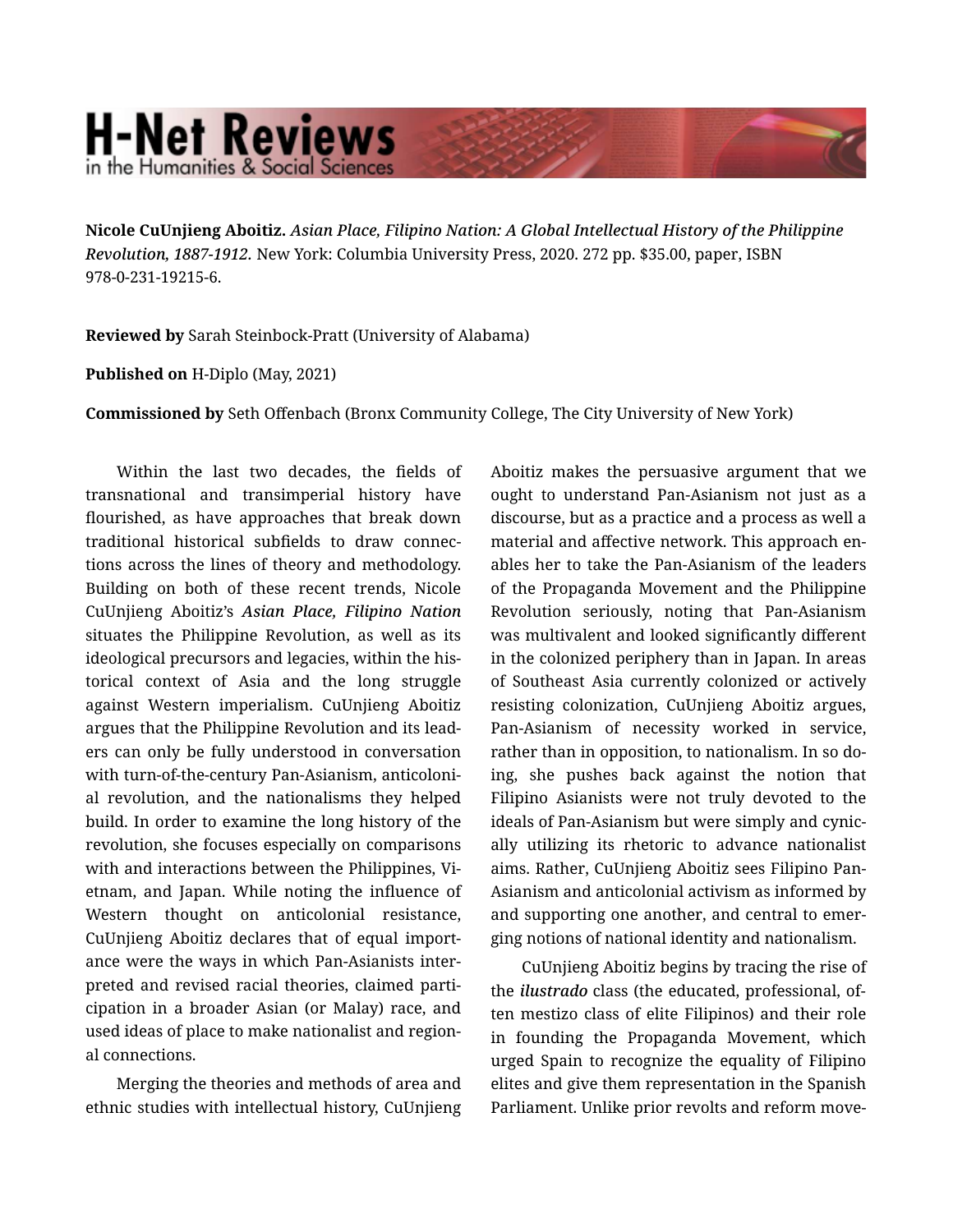ments, she argues, the Propagandists used notions of both place and race to ground their national‐ ism. This focus on both Asia and the Philippines, and on Filipinos as *indios* or Malays, was an at‐ tempt to elide national divisions and construct a sense of national identity. Of course, CuUnjieng Aboitiz notes that, while the Propagandists deeply admired Japan, even to the point of claiming that the Japanese and Filipino peoples were both mem‐ bers of the Malay race, the formulators of this ra‐ cial identity still excluded non-Christians living in the Philippines (with the exception of Isabelo de los Reyes, the sole member of the Propaganda Movement to argue against racial hierarchies).

In chapter 3, CuUnjieng Aboitiz examines the transimperial migrations of Filipino nationalists and the shifting understandings of place and race as the reform movement subsided and a revolu‐ tionary movement began. The cities of Yokohama, Hong Kong, and Shanghai became important havens for a diverse group of nationalists and re‐ volutionaries, providing them a safe harbor close to home from which to continue their anticoloni‐ alist work and to make connections with other Pan-Asianists. CuUnjieng Aboitiz argues that the leaders of the Katipunan, the revolutionary secret society, were Asianists, even as they focused more heavily on the notion of a Tagalog race, which was meant to include all Christian Filipinos. After Emilio Aguinaldo's seizure of leadership, this un‐ derstanding of race was expanded "in an attempt to make the revolution truly national" (p. 87).

CuUnjieng Aboitiz next focuses on Mariano Ponce's role as the "Pan-Asian emissary" of the Philippine Revolution. Comparing the activism of Ponce and Vietnamese revolutionary Phan Bội Châu, CuUnjieng Aboitiz highlights how Pan-Asi‐ anists on the colonized periphery viewed Japan both as an inspiration and as a potential provider of desperately needed material support. Châu and Ponce's Pan-Asianism, she claims, were indelibly tied to and in the service of nationalism and na‐ tional liberation. In addition, CuUnjieng Aboitiz argues that Ponce's activities demonstrate that Pan-Asian was as much a process of building net‐ works based on emotion and personal connection as it was a theoretical discourse.

The book's final chapter examines the legacy of the Philippine Pan-Asianism developed at the turn of the twentieth century. CuUnjieng Aboitiz traces the influence of the Philippine Revolution especially on Indonesia, where José Rizal, the most famous Propagandist, became celebrated as a hero of the Malay race. She also argues that an Asianist orientation continued in the Philippines through‐ out the Cold War and can still be seen in modern Philippine politics and national rhetoric. The Asi‐ anism of the postwar period, of course, was shaped by the destruction of the war, the Japanese occupation, and the subsequent decolonization of Asia.

The primacy and longevity of the notion of a Malay race linking the Philippines with Southeast Asia gives rise to an important question that is not fully explored in CuUnjieng Aboitiz's work. How can we resolve a Pan-Malay vision that yet excluded Muslim Filipinos from belonging in the na‐ tion? This, of course, seems to point to the fly in the ointment of Pan-Asianism in the Philippines in general—that it could make connections along the lines of condition and racial identity with South‐ east Asians, and yet still maintained an exclusion‐ ary vision of Filipino racial and national identity. CuUnjieng Aboitiz notes this exclusion, especially as it related to prejudice toward animists and more recent Chinese migrants in the Philippines. It would have been useful, however, to address how Pan-Malayism functioned when elite Filipi‐ nos considered (or ignored) Sulu and Mindanao, and especially the violent anticolonial resistance that continued there well after 1906.

Throughout *Asian Place, Filipino Nation*, CuUnjieng Aboitiz convincingly argues that antico‐ lonial elite Filipinos were passionately committed to Philippine nationalism within the context of a united and anticolonial Asia. Her argument that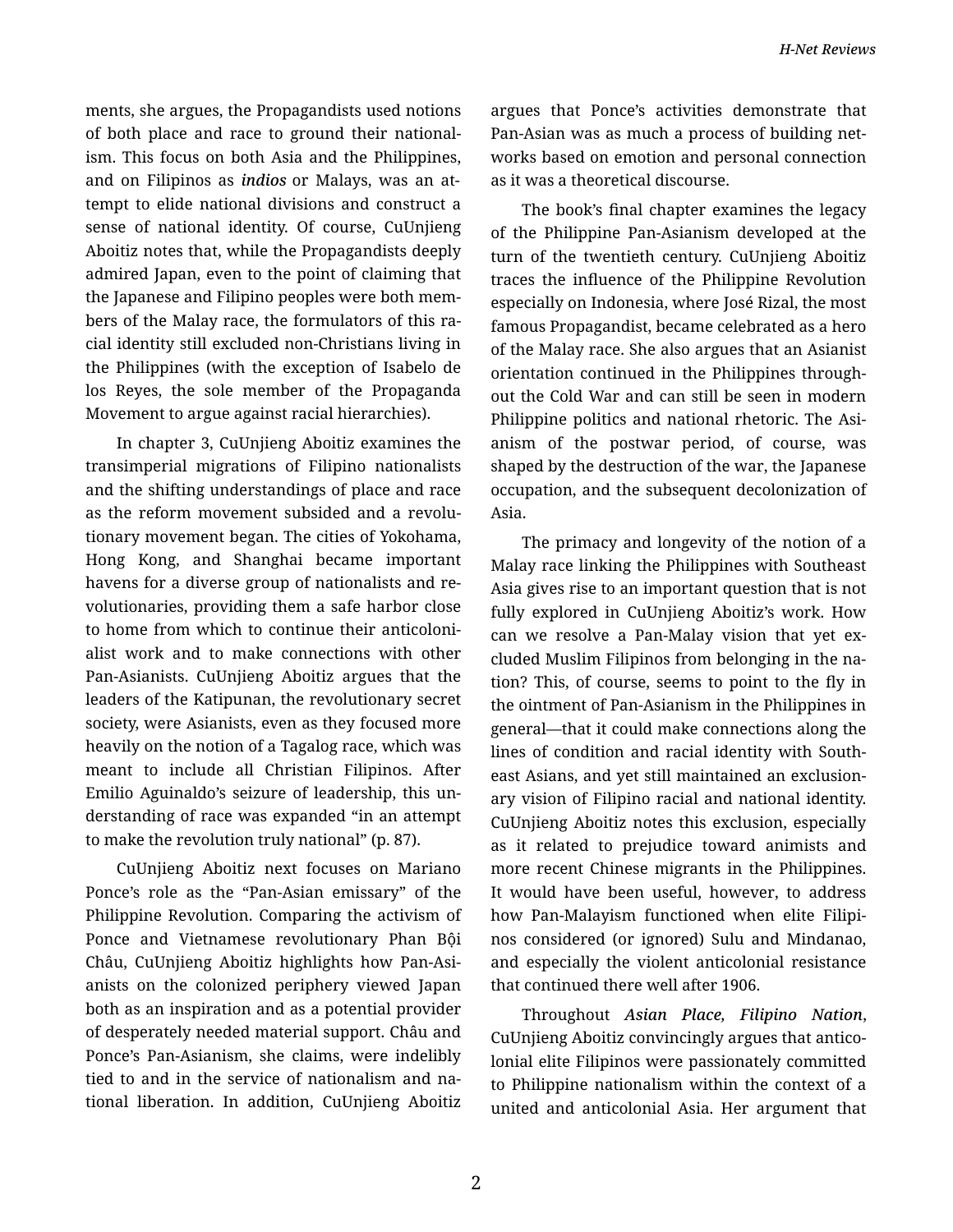Philippine historiography has ignored this, seeing the Philippines as ideologically and historically outside of Asia, and aligned more with the West‐ ern Hemisphere, is less convincing. CuUnjieng Aboitiz cites multiple transnational scholars as in‐ fluencing her theory and method, including Cemil Aydin, Partha Chatterjee, Christopher L. Hill, and Michael Goebel. Her work also aligns with Kristin Hoganson and Jay Sexton's recent call in *Crossing Empires: Taking U.S. History into Transimperial Terrain* (2020) to pay greater attention to transim‐ perial histories. However, she also refers to several scholars whose work explicitly places Philip‐ pine history in a global and Asian context, includ‐ ing Resil B. Mojares, Caroline Hau, Takashi Shiraishi, Motoe Terami-Wada, Benedict Ander‐ son, Rebecca Karl, and Megan Thomas. While her book's central thesis may run counter to tradition‐ al Philippine historiography, then, it would hardly seem contrary to recent works in the field. CuUnjieng Aboitiz explicitly refutes Sven Matthiessen's *Japanese Pan-Asianism and the Philippines from the Late Nineteenth Century to the End of World War II* (2015), which argued that elite Filipinos were not truly Pan-Asianists. Even if Matthiessen's work holds a prime position in Philippine intellec‐ tual history circles, CuUnjieng Aboitiz's refutation is unnecessary to justify a well-researched, im‐ portant, and compelling book.

Overall, *Asian Place, Filipino Nation* is an im‐ pressive work of global intellectual history. By situating the Philippines within the broader con‐ text of Asia, and anticolonialism and nationalism at the turn of the twentieth century, CuUnjieng Aboitiz makes a real contribution to our under‐ standing of the Philippine Revolution and its ideo‐ logical forerunners and successors. This book will be an important addition to graduate courses, and of interest to any scholar of global history, nation‐ alism, and Pan-Asianism.

*Sarah Steinbock-Pratt is an associate profess‐ or of history at the University of Alabama. Her book,* Educating the Empire: American Teachers and Contested Colonization in the Philippines*, came out with Cambridge University Press in 2019.*